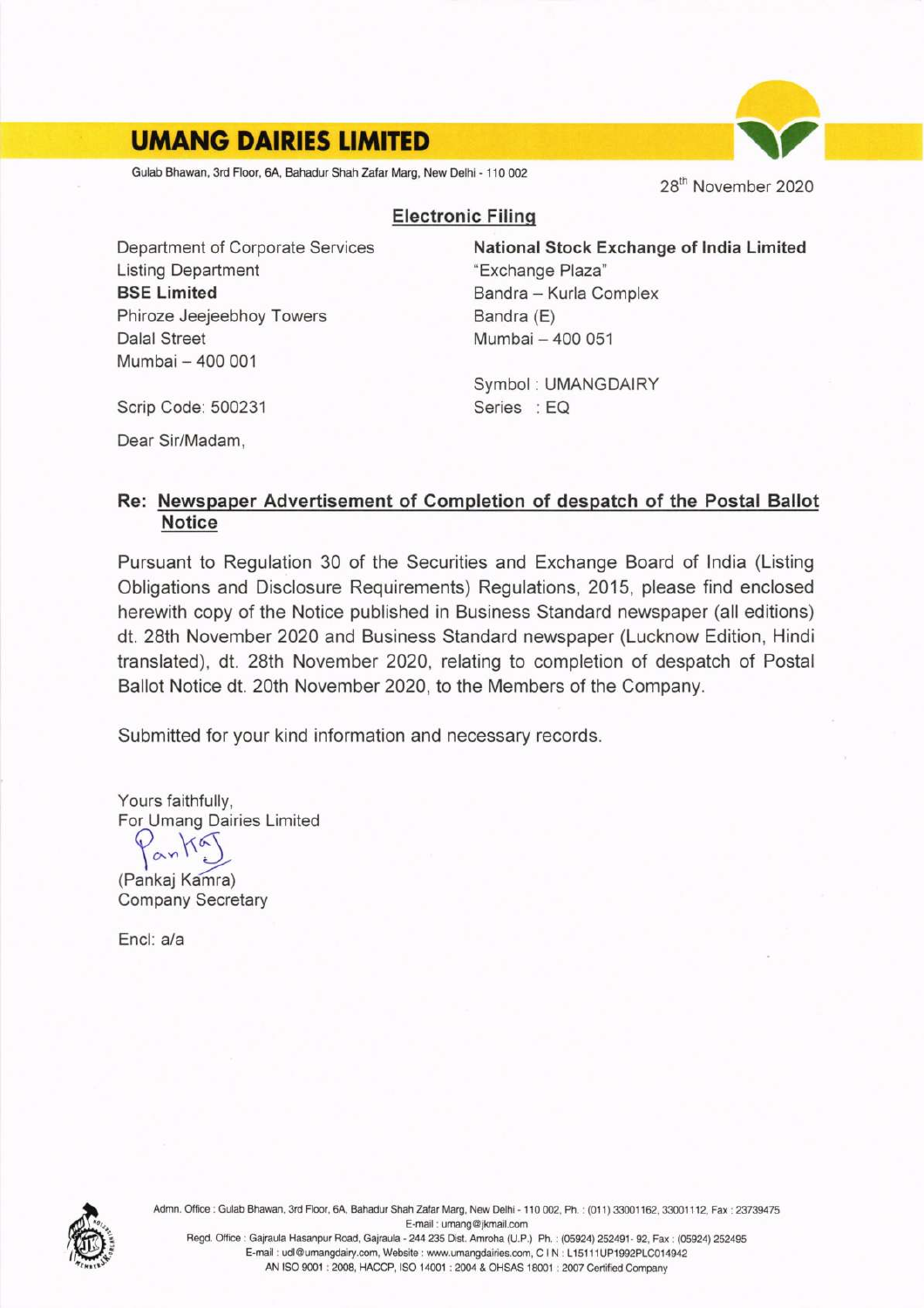**UMANG DAIRIES LIMITED** 

CIN: L15111UP1992PLC014942, Website: www.umangdairies.com

Regd. Office: Gajraula- Hasanpur Road, Gajraula - 244 235, Distt. Amroha, Uttar Pradesh

Admin. Office: Gulab Bhawan (Rear Block), 3rd Floor,

6A, Bahadur Shah Zafar Marg, New Delhi-110002 Phone: +91 11 6600 1132, 2331 1112-5, E-mail ID: sharesumang@jkmail.com

## **NOTICE OF POSTAL BALLOT**

- $1.$ Notice is hereby given that pursuant to the provisions of Sections 108, 110 and other applicable provisions, if any, of the Companies Act, 2013 read with Rules 20 and 22 of the Companies (Management and Administration) Rules, 2014, Regulation 44 of SEBI (Listing Obligations and Disclosure Requirements) Regulations, 2015 and General Circular No. 14/2020 dated 8th April, 2020, General Circular No. 17/2020 dated 13th April, 2020 and General Circular No. 33/2020 dated 28th September 2020, issued by the Ministry of Corporate Affairs ("MCA Circulars"), the Company has completed the despatch of Notice of Postal Ballot on Friday, 27th November 2020 for seeking the approval of the Members of the Company in respect of business mentioned in the Notice of Postal Ballot dated 20th November 2020, through Postal Ballot by voting through electronic means ("remote e-voting") only. The Company is providing remote e-voting facilities to its Members. The instructions for remote e-voting are given in the Notice of **Postal Ballot**
- $\overline{2}$ The Notice of Postal Ballot is being sent only through electronic mode to those Members, whose names appear in the Register of Members/List of Beneficial Owners as received from National Securities Depository Limited ("NSDL") and Central Depository Services (India) Limited ("CDSL") as on Friday, 20th November, 2020 ("cut-off date") and who have registered their e-mail addresses with the MAS Services Ltd., Registrar and Share Transfer Agent (RTA) of the Company or the Depository Participant(s). In terms of the said MCA Circulars, the requirement of sending the physical Notice of Postal Ballot alongwith the Postal Ballot Form in physical form has been dispensed with till 31st December 2020. Accordingly, the Company has not despatched physical copies of Notice of Postal Ballot and Postal Ballot Form to any Member. A person who is not a Member as on a cut-off date should treat the Notice of Postal Ballot for information purpose only.
- The Notice of Postal Ballot is available on the website of the Company at www.umangdairies.com and  $\mathbf{a}$ on the websites of the Stock Exchanges where the shares of the Company are listed i.e. BSE Limited and National Stock Exchange of India Limited at www.bseindia.com and www.nseindia.com, respectively. Notice of Postal Ballot is also available on the website of CDSL at www.evotingindia.com.
- 4. The remote e-voting period will commence on Saturday, 28th November 2020 from 10:00 AM and end on Sunday, 27th December 2020 at 5:00 PM. The remote e-voting module shall not be allowed beyond the said date and time. The voting rights shall be reckoned on the paid-up value of shares registered in the name(s) of the Member(s) as on the cut-off date. The Company has appointed Shri Namo Narain Agarwal, Company Secretary in Practice, as the Scrutinizer and failing him, Shri Naveen Kumar Rastogi, Company Secretary in Practice, as the Alternate Scrutinizer, for conducting the Postal Ballot through remote e-voting process in a fair and transparent manner.
- The Results of the remote e-voting will be declared on or before Tuesday, 29th December 2020. The 5. results declared along with the Scrutinizer's Report shall be placed on the website of the Company at www.umangdairies.com and on the website of CDSL at www.evotingindia.com and shall simultaneously be forwarded to the BSE Ltd. and National Stock Exchange of India Ltd.
- 6. Manner of registering/updating email addresses:
	- (a) Members holding shares in physical mode, who have not registered/updated their email addresses with the Company, are requested to send the scanned copy of the following documents by email to the Company at sharesumang@jkmail.com.
		- (i) a signed request letter mentioning their name, folio no. and address;
		- (ii) self-attested copy of the PAN Card and
		- (iii) self-attested copy of any document (e.g. Aadhar Card, Driving License, Election Identity Card, Passport) in support of the address of the Member.
	- (b) Members holding shares in dematerialized mode, who have not registered/updated their email addresses with the Depository Participant(s), are requested to register/update their email addresses with their Depository Participant(s).

After due verification, the Company will forward the procedure for obtaining their login credentials to their registered email addresses.

 $\overline{7}$ . All grievances connected with the facility for voting by electronic means may be addressed to Shri Rakesh Dalvi, Manager, Central Depository Services (India) Limited, A Wing, 25th Floor, Marathon Futurex, Mafatlal Mill Compounds, N M Joshi Marg, Lower Parel (East), Mumbai - 400013 or send an email to helpdesk.evoting@cdslindia.com or call on 022-23058738 / 022-23058542/43. Please write to the Secretarial Department of the Company at Gulab Bhawan (Rear Block), 3rd Floor, 6A, Bahadur Shah Zafar Marg, New Delhi- 110 002 for any assistance.



**SAIRIES LINES** 

Place: New Delhi Date: 27.11.2020 For UMANG DAIRIES LIMITED  $Sd-$ (Pankaj Kamra) **Company Secretary**